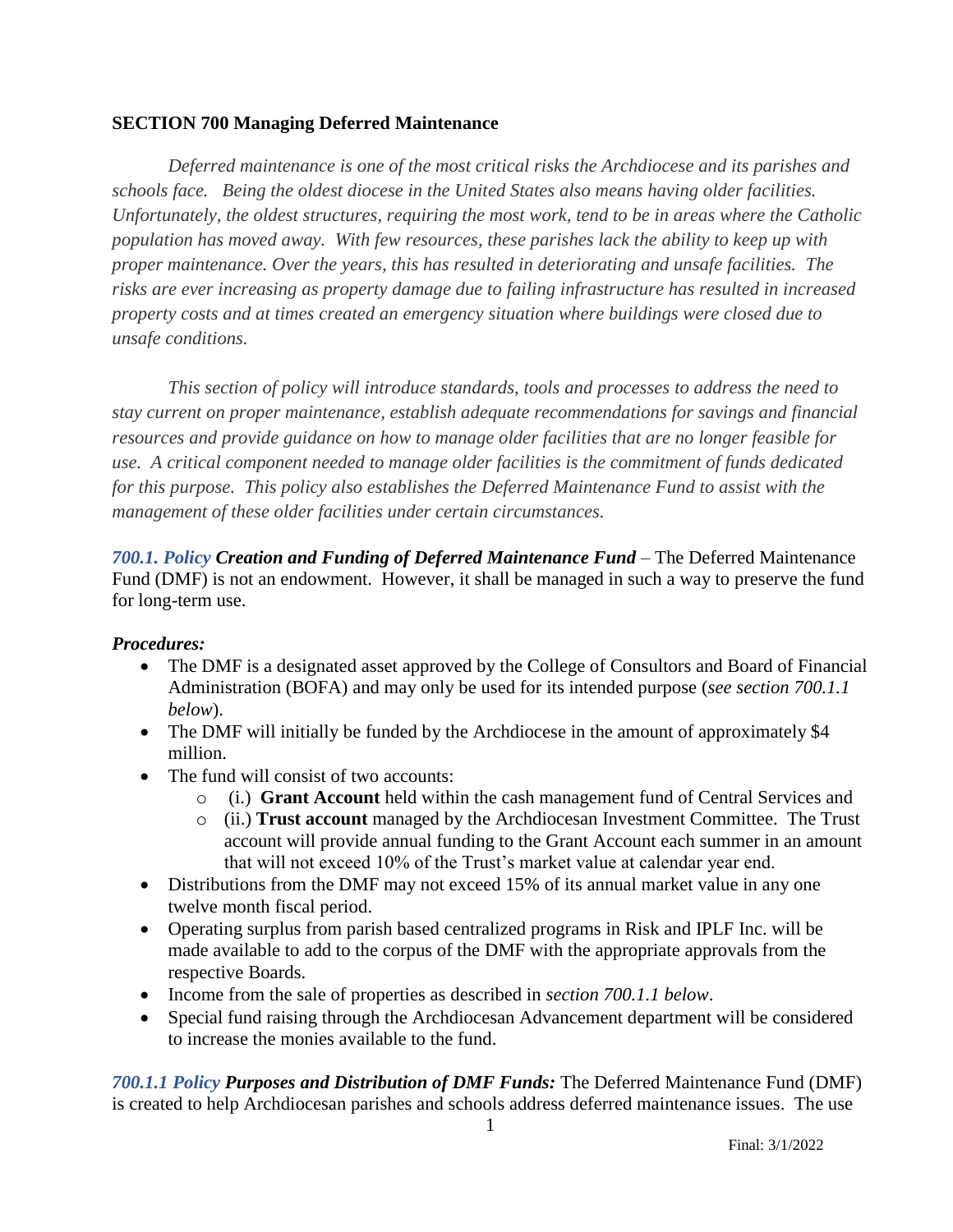of the fund is restricted to parishes/schools with **grave** financial need, that otherwise could not address the problem on their own. The funds use will be limited to the following area:

- 1. Provide funding towards facility condition assessments to financially challenged locations, as later described in this policy.
- 2. The removal of unsafe structures.
- 3. To provide a bridge loan to help prepare a site for sale or demolition that the parish/school could not otherwise afford.

## *Procedures:*

- The grants from this fund will be from a cumulative assessment of need utilizing standards established within the deferred maintenance policy with the collaboration of parish/school and Archdiocesan staff as they confirm certain needs and priorities for locations.
- Deferred Maintenance Program Manager who will work with parishes and schools to develop viable plans on addressing issues.
	- o If the parish/school/pastorate has other properties in use with life-safety issues, it cannot use the DMF until the life safety issues are addressed.
- The Deferred Maintenance Program Manager will make recommendations to the Capitol Projects Leadership Team (*see section 700.4 below*) on use of the fund.
	- o Any bridge loans to help property be ready for sale will be paid back by the parish.
	- o Additionally 5% of the gross sale proceeds of such sales will be added to the DMF when the sale is completed.
	- o These proceeds can be added to the Grant Account or Trust account as necessary to meet grant commitments.

*700.2 Policy Facility Condition Assessment (FCA):* All parishes and schools in the Archdiocese will have a facility condition assessment every five years. This does not include independent Catholic schools. This requirement applies to all buildings owned by a parish or mission. Shrines owned and operated by religious orders are exempt from this mandate.

*Procedures:* Each parish will schedule an assessment through a vendor designated by the Archdiocese of Baltimore. At this time, the designated vendor is Bureau Veritas an independent consulting firm. The Archdiocese will pre-negotiate a contract with the designated vendor to allow discounts to be given for the benefit of each parish and school. Locations will address the costs of FCA as described below:

- For larger locations, typically with operating budgets of \$800,000 or greater, or with a school, the cost of the assessment for the entire campus will be part of their annual operating budget planning. If a school is present on the parish campus, the cost of the assessment should be shared and included in cost sharing arrangements between the parish and school.
- Medium sized locations with operating budgets between \$400,000 and \$800,000 may request a grant from the Deferred Maintenance Fund for up to half of the cost of the assessment. The grants will be provided only for locations that have a clear financial need.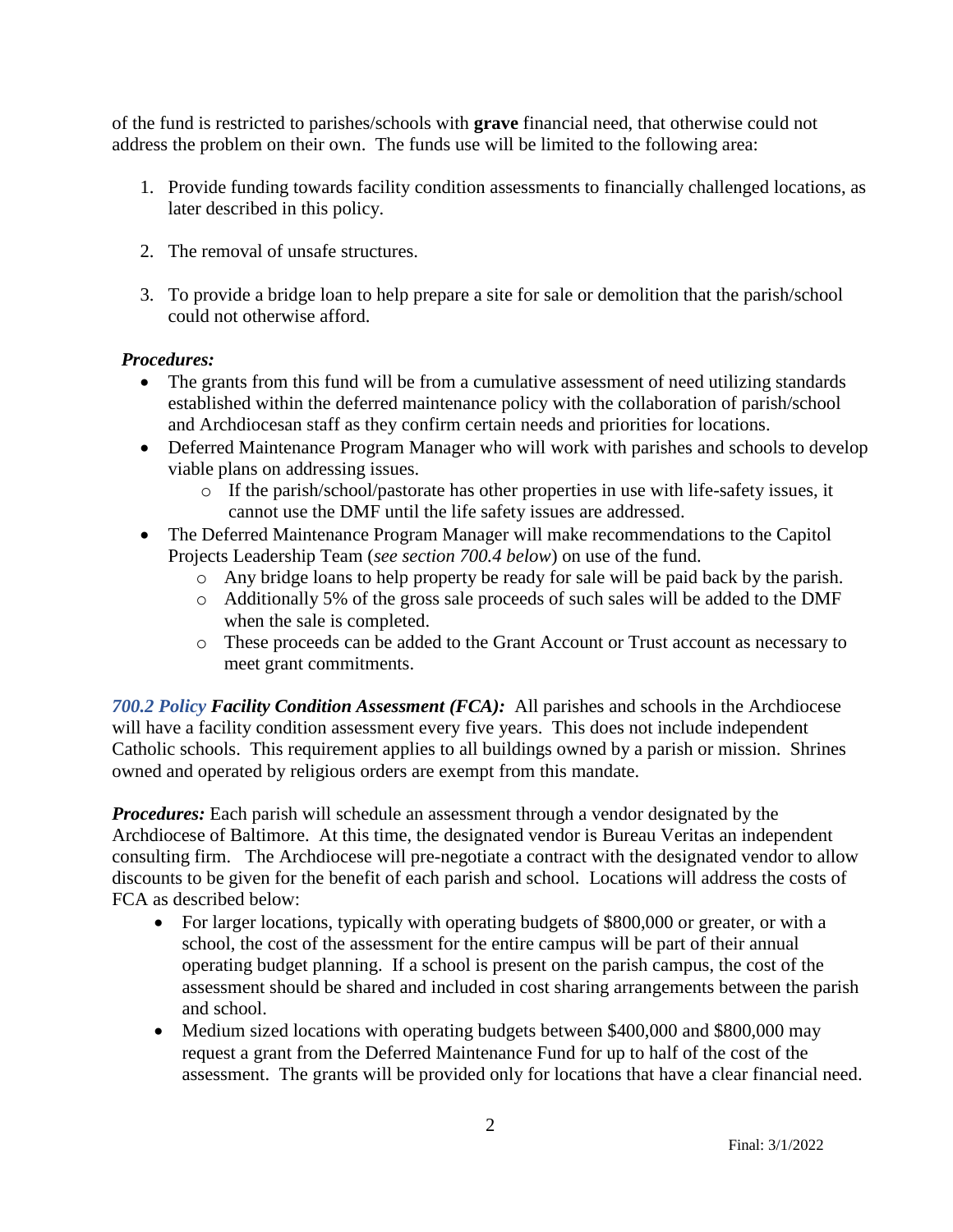- Small locations with operating budgets below \$400,000 generally will have the cost of the assessments paid from the Deferred Maintenance Fund unless the parish has financial means to pay these charges.
	- o FCA will be scheduled through Central Services and paid directly by the Archdiocese.

*700.3 Policy Facility Condition Index (FCI):* Each completed Facility Condition Assessment will include a numerical measure called the Facility Condition Index for each structure owned by the parish/school.

The FCI is relative indicator of condition and it is calculated as follows:

## *FCI = Total Maintenance, Repairs and Replacement Deficiencies / Replacement Value*

Archdiocesan parishes and schools will utilize the FCI to help determine if each building is being appropriately maintained and/or identify structures that may pose a potential risk.

*Procedures:* The following FCI standards and actions will be followed by parishes/schools

| <b>FCI</b> Value | <b>Condition</b> | <b>Policy Action</b>                           |
|------------------|------------------|------------------------------------------------|
| 5% or lower      | Excellent        | Maintain as identified in FCA and save per FCA |
| 5% to 10%        | Good             | Maintain as identified in FCA and save per FCA |
| 10\% to 30\%     | Fair             | Actively improve then save per FCA             |
| Greater than 30% | Poor/Bad         | Actively improve, sell, or demolish            |

- As part of the FCA, each parish will have access to the full report that will provide the FCI and detail areas of maintenance by recommended year.
- Because projects will be completed that affect the FCI during the five years between official assessments, the Deferred Maintenance Project Manager in the Division of Facility and Real Estate will monitor parish progress and update AssetCalc (system used by Bureau Veritas) to reflect these actions.
- For reporting purposes, the FCI will be included on each locations Property and Liability invoice detail.
- The Risk system will be updated quarterly so the FCI values should be reflective of progress made by the each parish/school.

*700.4 Policy Saving for Maintenance:* The Annual Replacement Reserve number that is generated by the FCA will serve to help establish appropriate budget planning and saving goals for each location.

Parishes/Schools that desire to make additions to their facility may only do so if adequate savings, as defined below, are in place for the existing facilities.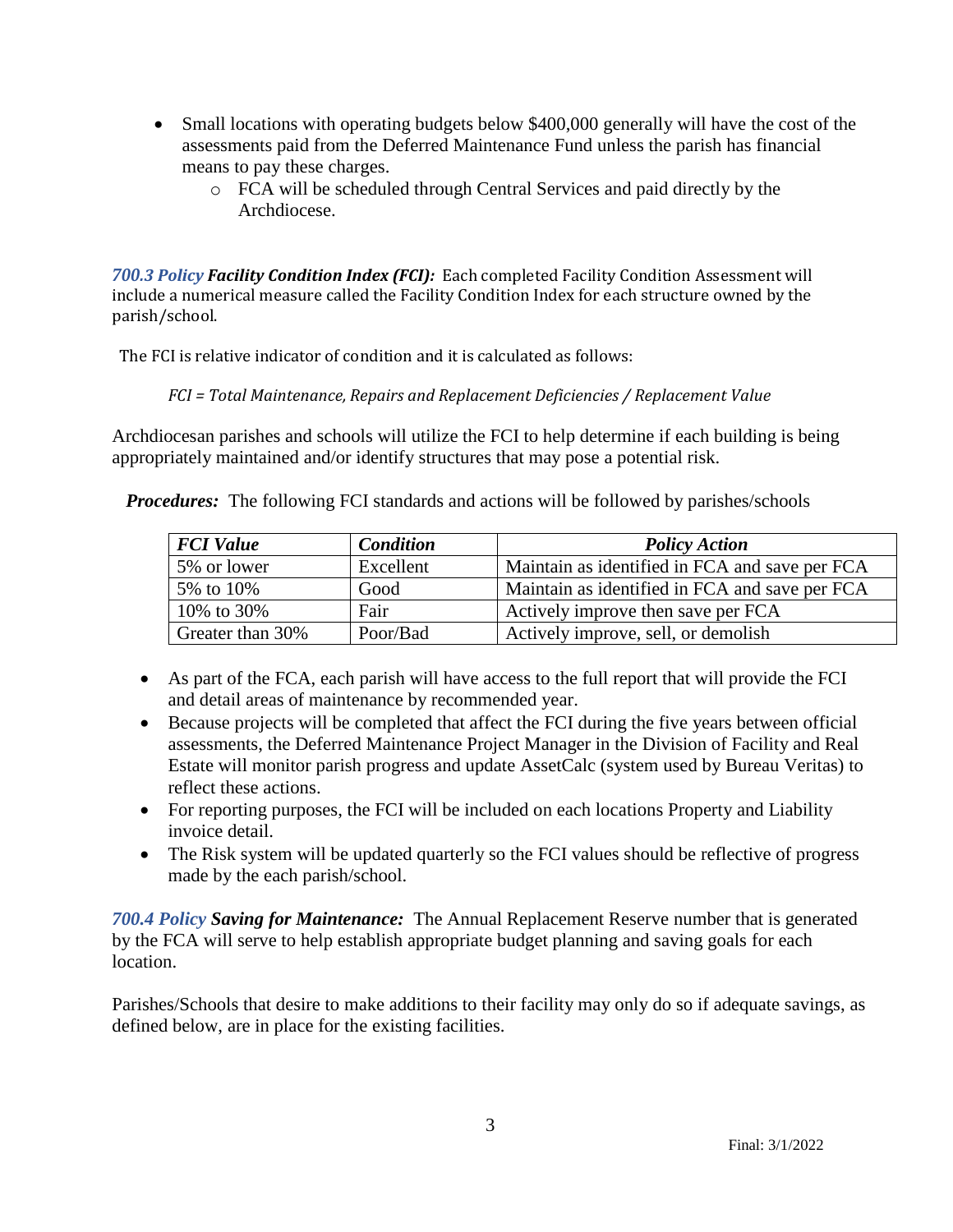The reality is that some parishes and/or schools may not be in a position to achieve adequate savings, as defined below. These standards as well as the deferred maintenance identified in FCA will help prioritize the use of the Deferred Maintenance Fund in the areas where it is most needed.

*Procedures:* The following priorities for parish savings shall be as follows:

- Each parish/location should be aware of the *Annual Needs Per Year* number included in the FCA report.
	- o An understanding of this number should be part of the parish/school budget process. The annual needs number represents an average of the total estimated maintenance costs estimated in the FCA over a ten-year period.
	- o In some years, this number may be greater, in other years it may be less since it is itemized by year within the report. Therefore, an understanding of suggested areas of maintenance and the status of these areas will help a parish understand if it is should add to savings, or use past savings to maintain their facilities during a specific budget year.
- Each parish/school will be asked to create a "Facility" sub fund in its IPLF deposits to help assess the parish's ability to meet ongoing future maintenance needs of their existing facility.
- A parish/school will reach an adequate savings level if they are able to achieve a savings amount of 2x the recommended yearly investment. For example, if the report recommended \$200,000 average yearly investment, then the Facility IPLF sub fund for the parish should have at least \$400,000.
- *There is no penalty if this balance is not met*. However, the parish's ability to reach an adequate savings level will impact the future approval of capital project requests if the project is not consistent with existing needs of the current facilities.
- *If a parish/school is unable to reach the 2x recommended yearly savings level, the parish may not add to any existing capital endowments or place money in investments that puts the principal at risk for market loss.*
- If the parish/school *does* meet the 2x recommended yearly investment. It may consider other investments that are available in the approved Parish/School Investment program.
	- o It is recommended that at least another 2x the recommended yearly investment be available in the Parish/School Investment program before any savings are added to an endowment.
	- o It is important that a parish maintain the ability to access funds when needed to address maintenance issues.
	- o Generally, cash in an endowment is not considered available since an endowment, but definition, only allows access to the earnings of the endowment fund and not the principal.
- Parish Endowments (those to be established and maintained with parish funds) may be created for future general parish needs after proper consultation with the Archbishop, the Regional Vicar, Department of Management Services and the Department of Advancement if suitable conditions are met.

*700.4 Policy Facilities that are in poor or bad condition:* Facilities that have a FCI above 30% require immediate maintenance. The risk of loss in these facilities is high. The risk of catastrophic loss in these facilities *cannot be overlooked or ignored*.